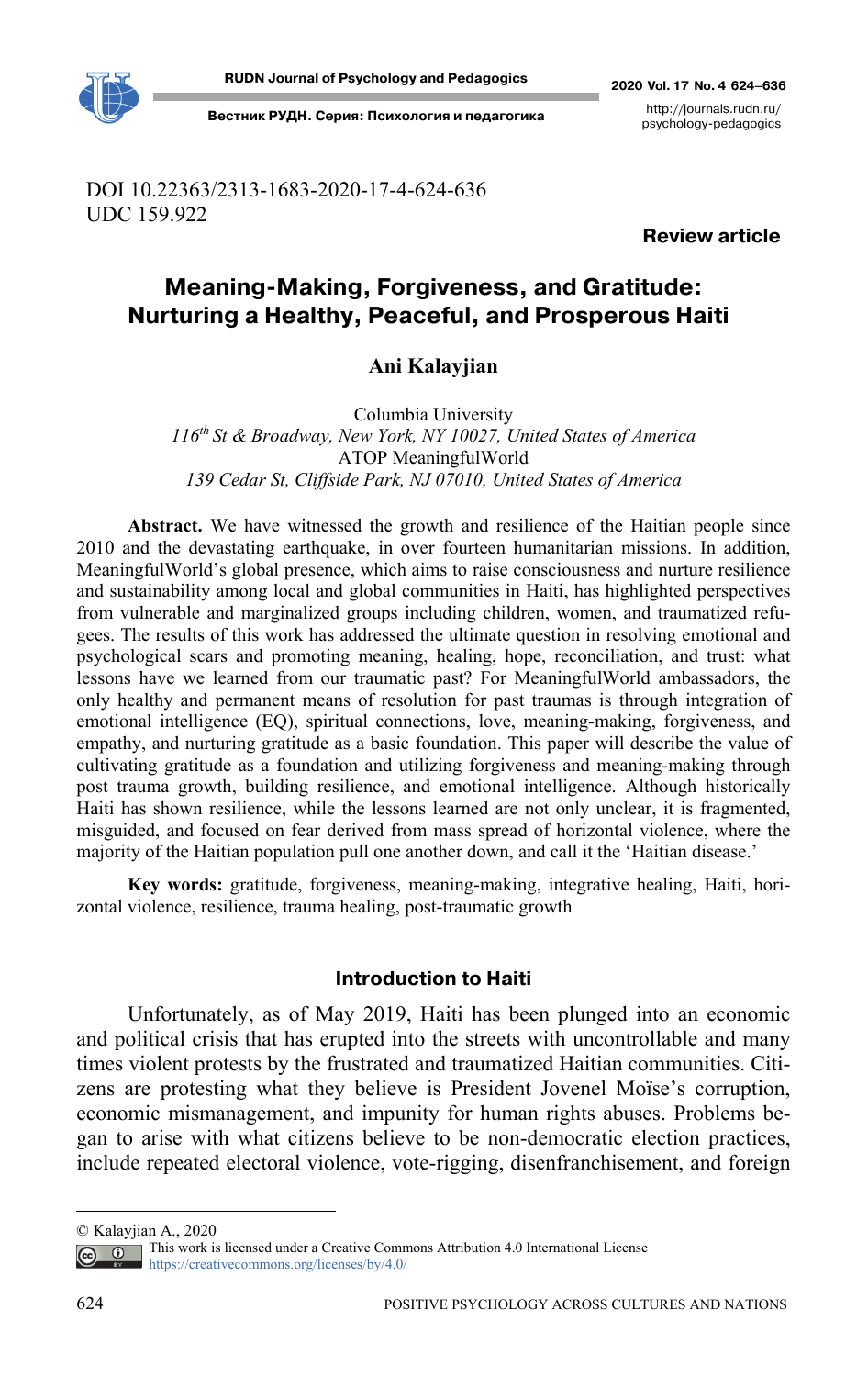interventions. Citizens believe that President Moïse has unfairly won his candidacies through these malpractices.

A central issue of these protests involves the PetroCaribe Corruption Scandal. People are demanding accountability for the disappearance of an estimated 3.8 billion from the PetroCaribe fund. Unfortunately, this issue has caused a ripple effect on the struggling country's economy and the well-being of its people. Regrettably, Haitians pushed to the breaking point by murderous attacks by government gangs and police, grinding currency depreciation (37% over last year) and the disappearance of basic public services are fighting back, on the streets, in the press and on social media. "Basic products such as rice, beans, wheat, sugar have seen an increase of 34% this year alone. According to a new report by United Nations Office for the Coordination of Humanitarian Affairs (OCHA) things will only get worse. 40% of Haitians will face food insecurity by March 2020, the agency predicts. For at least 1 in 10, food insecurity will reach emergency levels" (Hu, CNN, 30 December 2019).

Haiti consistently ranks among the poorest countries in the world, and the poorest country in the Americas. Below are some of the top challenges facing Haitian communities: (1) two out of three Haitians live on less than \$2 per day; (2) 50% of urban Haitians are unemployed; (3) negative impact of climate change; (4) less than 50% of households have access to safe water, therefore suffer from dehydration; (5) Haiti's literacy rate is 61–64% for males and 57% for females while the average literacy rate for Latin American and Caribbean developing countries is 92%; (6) 50% of Haitian children do not attend school; (7) majority suffer from horizontal violence.

To support the efforts of the government as well as grass roots organizations in Haiti, MeaningfulWorld teams have aimed to continue the success of its past 14 humanitarian missions to Haiti by continuing to nurture healthy relationships with ongoing collaborators, promoting forgiveness, decreasing trauma symptoms, transforming horizontal violence, and facilitating meaning-making. This is largely achieved through the teaching of the 7-Step Integrative Healing Model to students, disaster survivors, educational faculty, advocates, seminarians, police and coast guards, and administrators (Kalayjian, 2012, 2020). In addition to the 7-Step Integrative Healing Model, we have shared healthy communication styles through workshops, group discussions, meditation, and energetic chakra balancing Soul-Surfing exercises.

Haiti experiences continued challenges, such as political corruption and distrust, fear of more political persecution, helplessness and hopelessness, horizontal violence, domestic violence, extreme poverty, sewage, and waste removal issues, as well as illiteracy. Price hikes are angering many people in Haiti, where about 60% of its nearly 10.5 million people struggle to get by on about \$2 a day (Global Security, 2018). A recent report by the U.S. Agency for International Development said about half the country is undernourished, and our research indicates that Haitians are 95% dehydrated (Kalayjian, Simmons, 2016).

These unresolved issues and conflicts leave the people of Haiti in constant unrest, unable to live their daily lives safely and in poor physical and emotional health. As of July 2019, illiteracy rates reported were 60.7% for 15 years and older. The Association for Trauma Outreach & Prevention (ATOP) MeaningfulWorld has been volunteering in Haiti since the devastating earthquake in 2010. Our 14<sup>th</sup> mis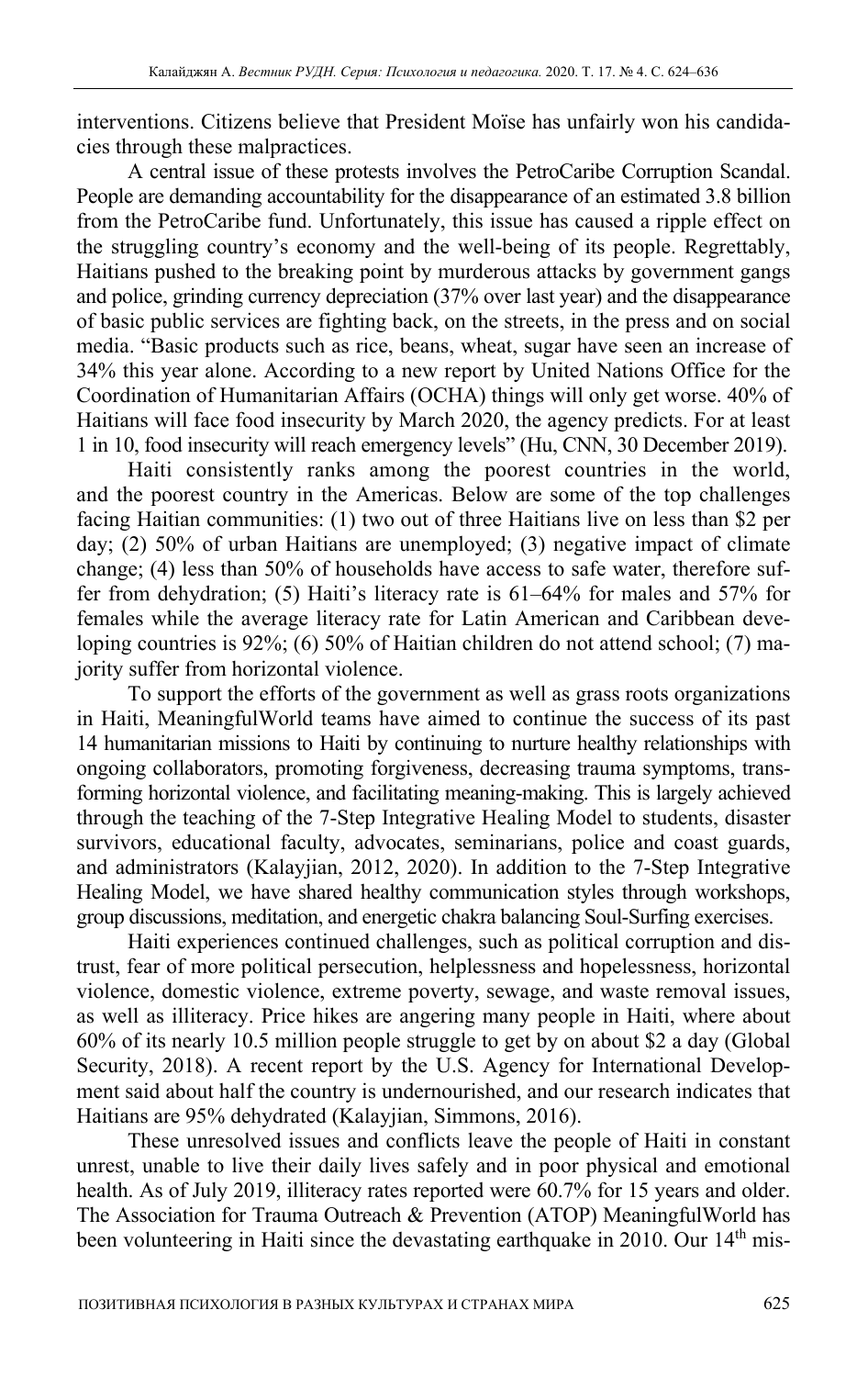sion was in August of 2019. Gratitude to all our volunteers, especially the 2019 team: Dr. Ani Kalayjian, Justina Medina, Psy.D., Lorraine Simmons, B.F.A., B.S., and Art Jaffe. We also extend special gratitude to Father Wismick and the Symposium International du Centre de Spiritualité et de Santé Mentale (CESSA) organizing committee for their volunteer spirit.

### **What is Gratitude?**

The word gratitude is derived from the Latin word *gratus*, which means grace, graciousness, or gratefulness (depending on the context) (Merriam-Webster, 2019). In some ways, gratitude encompasses all these meanings. Gratitude is a deep appreciation for what an individual receives, in-kind, an attitude, or material. With gratitude, people have a chance to express their appreciation to what they have, what they feel, and what they intend and to acknowledge the goodness in their lives. In the process, people usually recognize that the source that goodness lies at least partially outside themselves. As a result, gratitude also helps people connect to something larger than themselves as individuals – whether to other people, nature, or a higher power. Instead of feeling grateful to someone, we feel grateful for them and for God or the Spirit working through them. We begin to feel grateful for everyone and everything in our lives and this feeling uplifts us and energizes us. We then help uplift others and embrace others, knowing that we are, in fact, not alone but in this journey together.

# **Gratitude is Beyond Thank You**

The great open secret of gratitude is that it is not dependent on external circumstances. It is like a channel that we can switch to at any moment, no matter what is going on around us, despite stressors, trauma, and disasters. Gratitude helps us connect to our basic right to be here like the breath does. It is a stance of the soul, reinforcing the positive aspects of life.

"Gratitude is the kernel that can flower into everything we need to know."

Joanna Macy & Molly Brown

# **Importance of Gratitude in our Lives**

By being more grateful for what we do have, we can increase our happiness by 25% according to the University of California Psychology Professor Dr. Emmons (Emmons, 2007).

With gratitude, we can cope more effectively with everyday stress. We will have increased resilience in the face of trauma-induced stress. With gratitude, we recover more quickly from illness and benefit from greater health and well-being.

MeaningfulWorld Humanitarian Relief Missions utilize the three-prong approach to reinforce the practice of gratitude:

1) healing & education;

2) research, publications & dissemination through media & print;

3) policy revisions, changing old regulations and integrating our environment.

Maintaining a harmonious balance between these three is essential to address multiple challenges of individuals and collective challenges facing Haiti.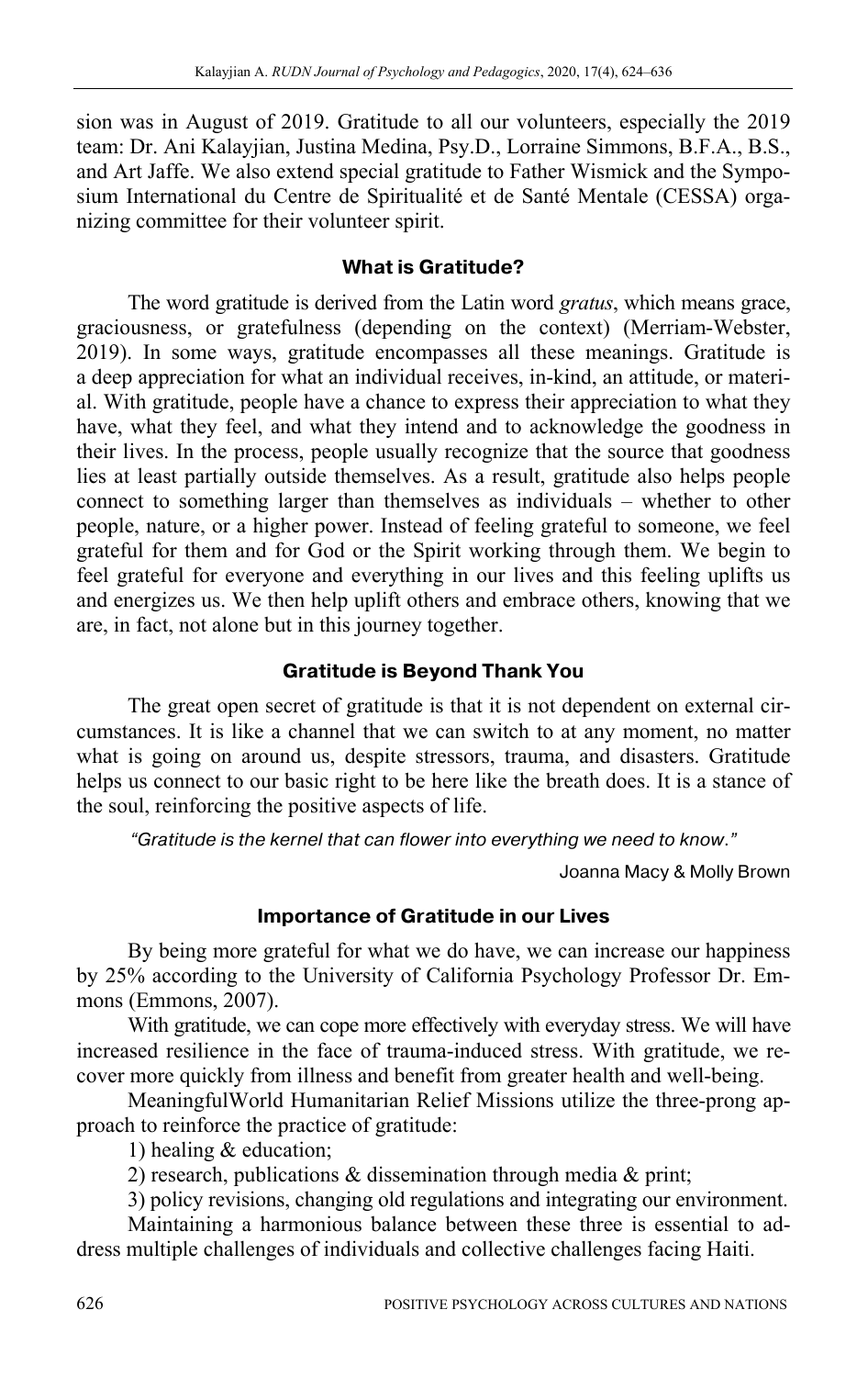## **Seven Strategies for Practicing Gratitude**

*1. SMART Goals.* Although setting goals are emphasized in our educational system, setting goals in our lives outside of formal schools is not often practiced. Goal setting is essential for evaluation, follow-through, and motivation for change. We at MeaningfulWorld recommend setting SMART Goals: Specific, Measurable, Attainable, Realistic, and Timely. Setting goals helps us step into a journey towards deeper satisfaction and happiness, but the satisfaction does not just come at the end when we attain our goal. Our brains produce dopamine (the feel-good hormone released in the pre-frontal cortex of the brain) when a goal is achieved; therefore, we feel good accomplishing our dreams, set forth by our goals. Basic survival mode, meaning obtaining food and sex, are basics of this process, but as humans, we are more complex and aspire for more. We also feel the euphoria of achieving goals such as; high social status, cultivating friendships, bonding with a mate, and witnessing the achievements of our children. This euphoria at achieving a goal is short-lived because the dopamine release comes in a burst rather than a slow release. The process of celebrating only when goals are complete can be frustrating because it is short-lived. When we take time to recognize and be grateful as we are making small steps of progress and while we are moving toward our goals, then the dopamine will be released more often, and the euphoria and satisfaction of the journey will be recognized as fulfilling. Holding an attitude of gratitude for our progress and achievements is essential for a satisfying life.

## *2. Disarm Yourself Within:*

- Let go of **A**nger.
- Let go of **N**egativity.
- Let go of **G**reed.
- Let go of **E**nvy.
- Let go of **R**age.

*3. Morning pages.* Each morning upon waking, discharge by writing anything and everything that comes to your mind. This writing does not have to make sense and does not have to be read by anyone else but you. Think of it like going to the bathroom in the morning – a discharge of waste and toxins from your physical body is essential for your health. Morning pages are a discharge of dreams and unconscious thoughts that need to be discharged to clear your mind.

*4. Gratitude List for Each Morning***.** We start each moment with gratitude and therefore making a list. As we awaken in the morning, we open our eyes and we affirm: How wonderful, I can see, thank you for my eyesight. Then we begin hearing our neighbors, Mother Nature and its winds and birds chirping out the window, or the sound of traffic, and we affirm: How wonderful, I can hear, thank you for my hearing. Then we start moving our legs and arms, stretching and shaking off sleep while trying to get out of bed, and we affirm: How wonderful, I can move my body, my limbs are working fine. Then we smell the aroma of coffee and eggs and the toast from the neighbors or the fragrance of flowers, the fresh-cut grass, and we affirm: How wonderful, I can smell. We then take a deep breath and affirm: How wonderful, I can breathe, breath is central to my health and well-being. Then I hold my child, or my pet, or touch my plants and feel the richness of Mother Earth between my fingers and I affirm: How wonderful, I can touch and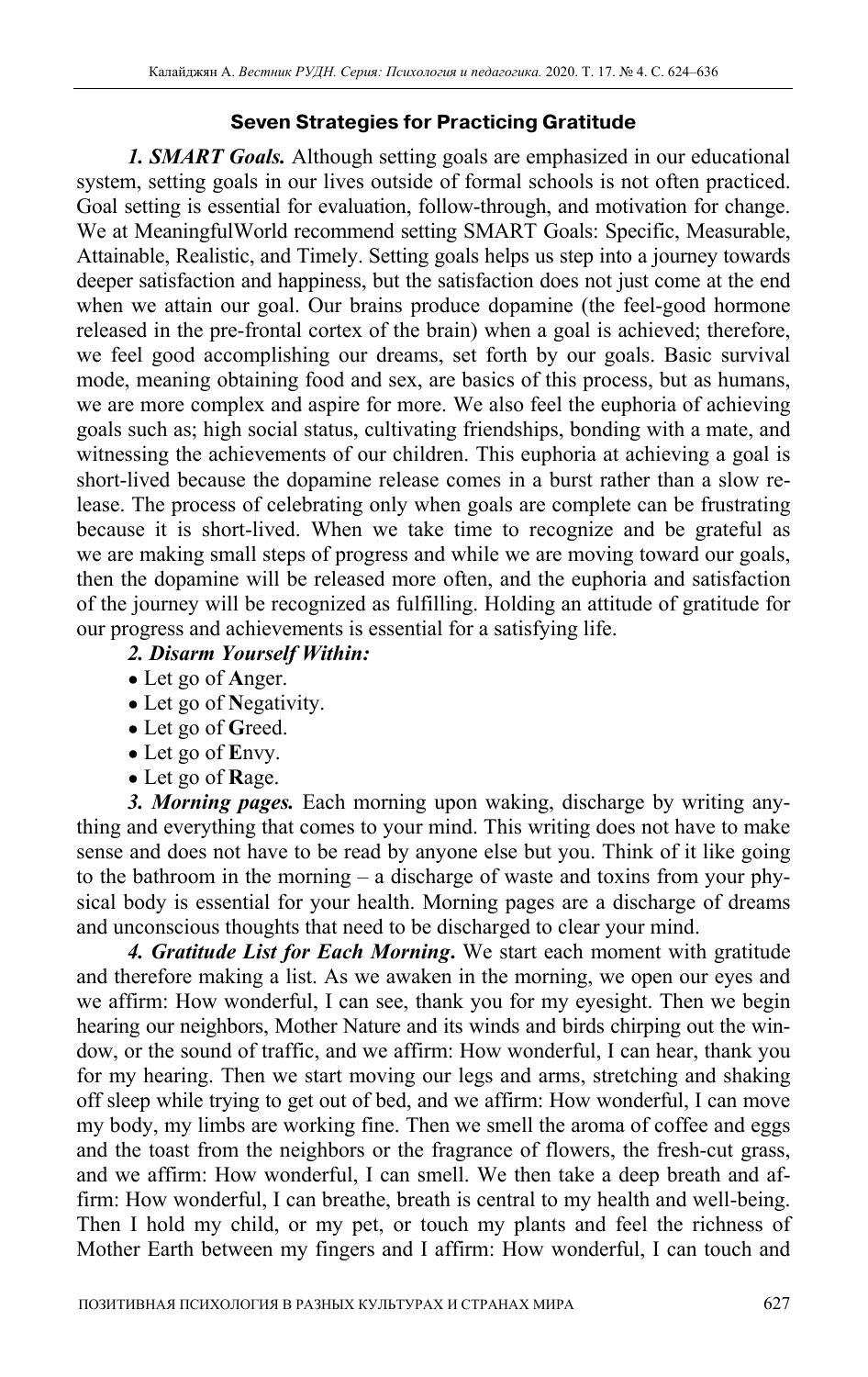feel, hold and embrace. Thus, we have generated a list of six areas that we are grateful for in a short 15 minutes of awakening.

*5. 7-Step Integrative Healing Model.* The earthquake in Haiti served as a grave reminder that a disaster can come without warning and therefore, our mitigation and preparation must always be ready in order to strengthen our response. Our organization's 7-Step Healing Model is a tool through which traumatic experiences are assessed, identified, explored, described, processed and reintegrated (Kalayjian, Diakonova-Curtis, 2019). The model builds from the integration of multiple theories including psychodynamic (Freud, 1910), interpersonal (Sullivan, 1953), existential and humanistic (Frankl, 1962; Kalayjian, Diakonova-Curtis, 2019), Electromagnetic Field Balancing (Dubro, Lapierre, 2002), adult learning theories, Flower Remedies (FesFlowers.com), mindfulness, and meditation.

*The seven steps of the Integrative Healing Model include*: (1) assessing levels of distress, disagreement or conflict; (2) encouraging expression of feelings; (3) providing empathy and validation; (4) encouraging discovery and expression of meaning; (5) providing information; (6) nurturing Mother Earth; and (7) learning deep breathing, movement-centered healing, mindfulness, and meditation, integrative practice called 'Soul-Surfing.' The model aims to aid the individual in meaningmaking and forgiveness following trauma. One of the central components in healing from a disaster is the ability to find meaning in a traumatic event and to cultivate a sense of purpose in one's life (Frankl, 1962; Kalayjian, Eugene, 2010). Meaningmaking has been linked to better adjustment following stressful life events and lower severity of post-traumatic symptoms (Collie, Long, 2005; Skaggs, Baron, 2006; Kalayjian et al., 2010).

*6. Circle of Gratitude and Love.* At the close of all MeaningfulWorld gatherings, we practice a "Circle of Gratitude and Love." We come together with hands embraced, the left one placed on the heart of the person to our left, we close our eyes, breathe deeply and connect to one another in the circle. After connecting with the others in our group, we continue to breathe deeply as we imagine our love and gratitude being sent out to others in the world. We express our gratitude for something or someone in the moment. We also imagine that we are all connected and that we can send love and receive love any time we need to be embraced by the healing and love which we feel while standing in the circle.

*7. Gratitude meditation at bedtime***.** Each night we invite you to have a ritual for quieting the mind, turning electronic devices off, and turning on our inner gratitude compass. Reviewing our day and our actions mindfully, looking at areas of lessons learned.

# **Impact of Gratitude on Transforming Trauma**

Trauma, whether human-made or natural disaster can impact us both physically and emotionally. When healing from trauma, there are many factors to consider. The initial needs to be addressed are the physical needs of the individual and then people can come together to address the community needs. The individual needs to be addressed are stabilization from injury, food, water, and shelter. After these needs are met, then the emotional healing can begin. The state of mind of an individual will impact the quality of the healing and how quickly the healing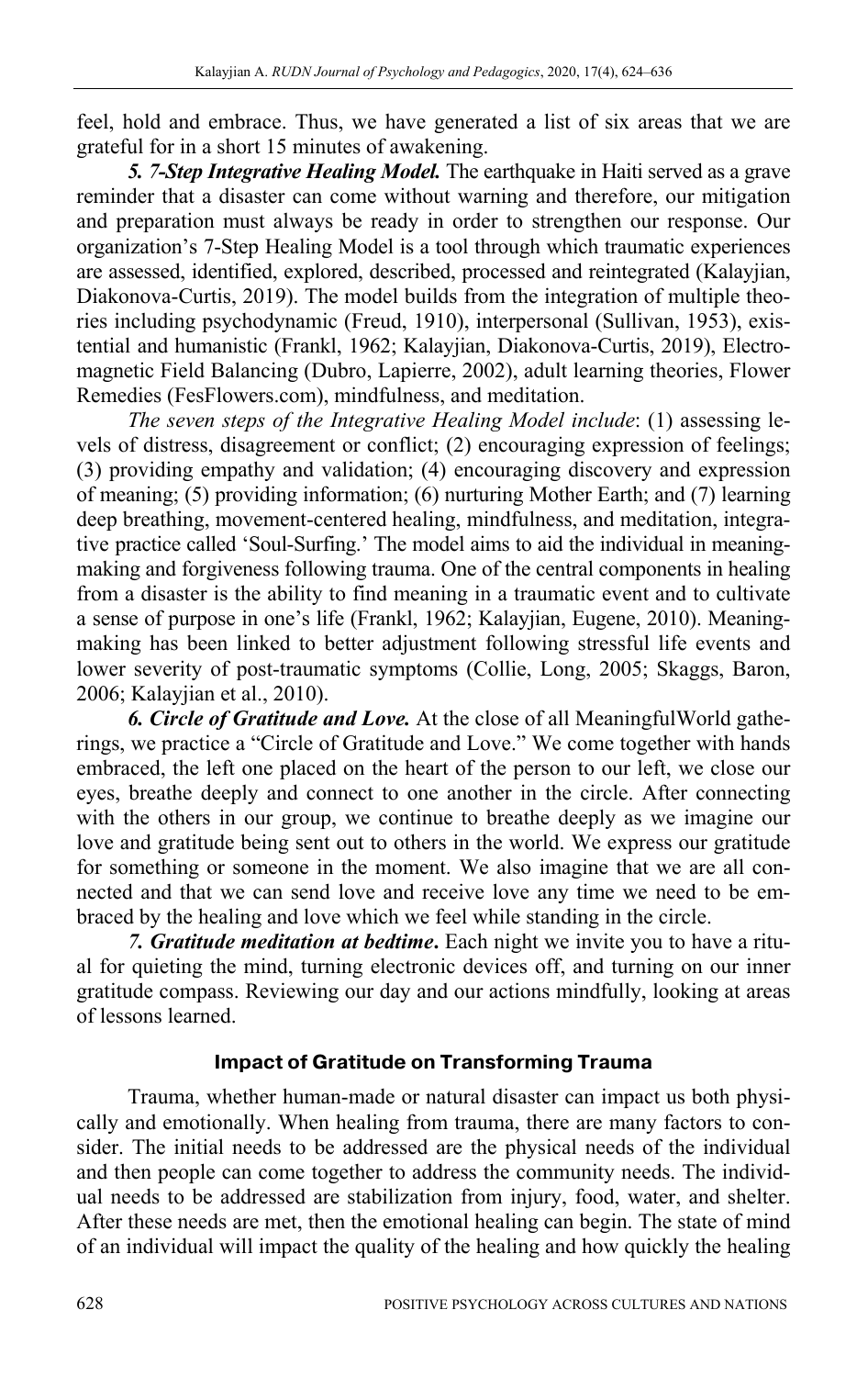will take place. We start with the gratitude of the moment because we are not ready to see the full meaning or lessons learned from the trauma but we must start with the little flicker of gratitude that comes at the moment for it to blossom and grow. The gratitude is necessary because without it, we risk holding onto the trauma as we do not have a replacement for the trauma. When we do not acknowledge gratitude, we risk allowing the negative effects of the trauma to continue to grow and fester. Without gratitude, we risk not allowing our trauma to heal completely.

We, at MeaningfulWorld, focus on transforming five kinds of trauma:

1) individual trauma experienced by an individual;

2) collective trauma, people within a group experience the same trauma, such as COVID-19;

3) vicarious/secondary, trauma experienced when listening to other's trauma story or from watching a visual representation of a trauma (watching the television);

4) generational, trauma which is experienced by people from another generation and the effects of it are passed on through the family through our DNA;

5) horizontal violence: internalizing the aggression of the perpetrator, and therefore, putting one another down. Preferring the oppressor's kind will cause us making negative statements about ourselves and one's kind. We, therefore, are being and acting envious or jealous of our own kind, our family, neighbors, and friends (Kalayjian, 2017).

"Don't be a crab in the bucket; be a true Haitian and lift one another up."

Dr. Kalayjian (2010)

# **Forgiveness Transforms Trauma**

Those who are still under the influence of trauma are unable to forgive, nor could they see the benefits of gratitude. We recommend that first, one exercises catharsis, and discharge their negative traumatic past, in order to achieve peace in the present moment. Forgiveness can enable people to move beyond trauma. Due to the deep pain, anger, hatred, grudges, and revenge that are often the result of trauma, whether it is human-induced or the result of natural disasters.

Research on forgiveness in fifteen countries showed a positive relationship between forgiveness, meaning-making, and a decrease of trauma-related symptoms (Toussaint et al., 2017). Additional research revealed that meaning-making combined with forgiveness alleviates and decreases symptoms of trauma (Toussaint, Kalayjian, Diakonova-Curtis, 2017).

Forgiveness is a choice, and it is a practice. Forgiveness is a shift in perception to see beyond the reactive judgments of the ego. Our perceptions and attitudes are a choice, nurtured with our free will.

> "If we could see the secret history of our enemies, we would find there enough suffering to disarm all hostility".

> > Henry W. Longfellow

Forgiveness is shifting from the automatic ego reaction of hurting back, to a mindful response; considering that the other is a human, perhaps not mindful.

Dr. Kalayjian (2010)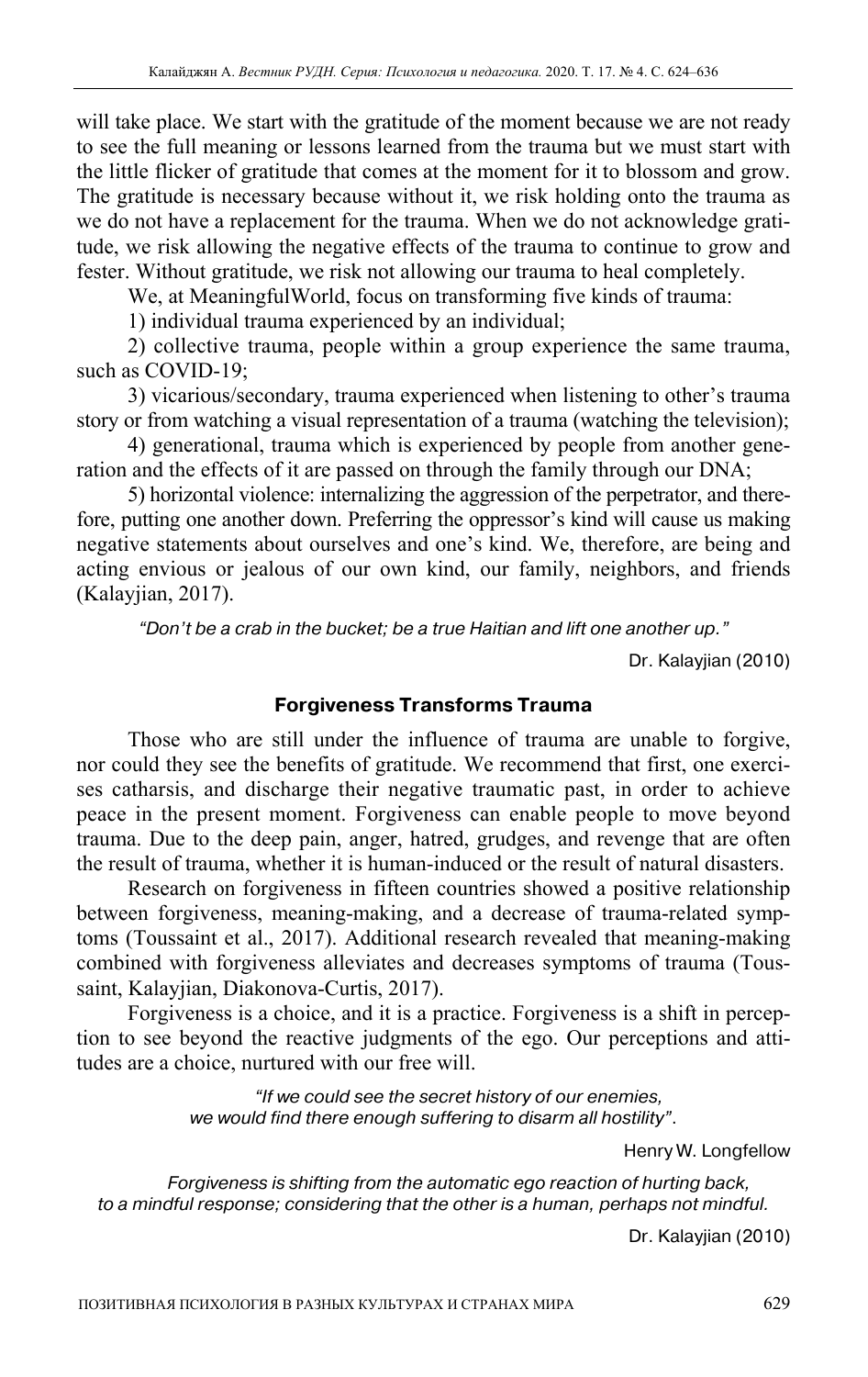## **Anger and Violence Dramatically Alter Our Health**

When we hold on to negative emotions, they begin to become lodged in our bodies and cause us illness and pain. For example, anger, violence, revenge, and social distress has a negative impact on our neurological, skeletal, immune, lung, brain, skin, gastro-intestinal tracks, heart and respiratory, adrenal system, as well as other challenges. Think about when you are stressed and start to hold your shoulders in a tense way and they become sore or perhaps you are thinking about a situation or problem and you develop a headache, these are examples of how stress affects the body. These begin as minor aches and pains, but the longer negative emotions are not expressed, the more destruction they will do to our body. In the Meaningful World practice of the 7-Step Integrative Healing Model, we practice Soul-Surfing exercises which utilizes movement, positive affirmations, color consciousness, and breath work to release tensions and release negative energy that can lead to illness (Kalayjian, 2017).

# **Symptoms of Unforgiving Spirit**

After nurturing gratitude, we need to start learning about the benefits of forgiveness and the disadvantages of an unforgiving spirit. Anxiety, anger, hatred, compulsion, hurt, fear, resentment, inflexible, violence – horizontal violence, and depression are signs of an unforgiving spirit (Kalayjian, 2017). The absence of forgiveness leads us to feel out of control with our emotions and feel like we are being used or taken advantage of. While the benefits of forgiveness are listed below, one needs to be mindful that forgiveness is a process, and it is an ongoing practice, not a one-time act.

# *Benefits of Forgiving***:**

- frees us from the chains of hatred and anger;
- opens us to love;
- yields one's grip on misery;
- improves our character;
- broadens our point of view and gives you a see-through vision;
- cleanses our soul from resentment and fear;
- helps us rely on compassion and caring;
- helps us develop gratefulness;
- clears our consciousness;
- helps us develop wholeness, passion and commitment;
- helps our self-transcendence;
- helps us accept our fate, not argue with it.

# *Myths about Forgiveness:*

- if I forgive, I will forget;
- if I forgive, you will do it again;
- if I forgive, the enemy will be set free;
- if I forgive, I will hurt those who died;
- if I forgive, there will be no justice;
- if I forgive, I will no longer be a victim;
- I need the anger to survive;
- I must wait for the enemy to acknowledge and ask for forgiveness first;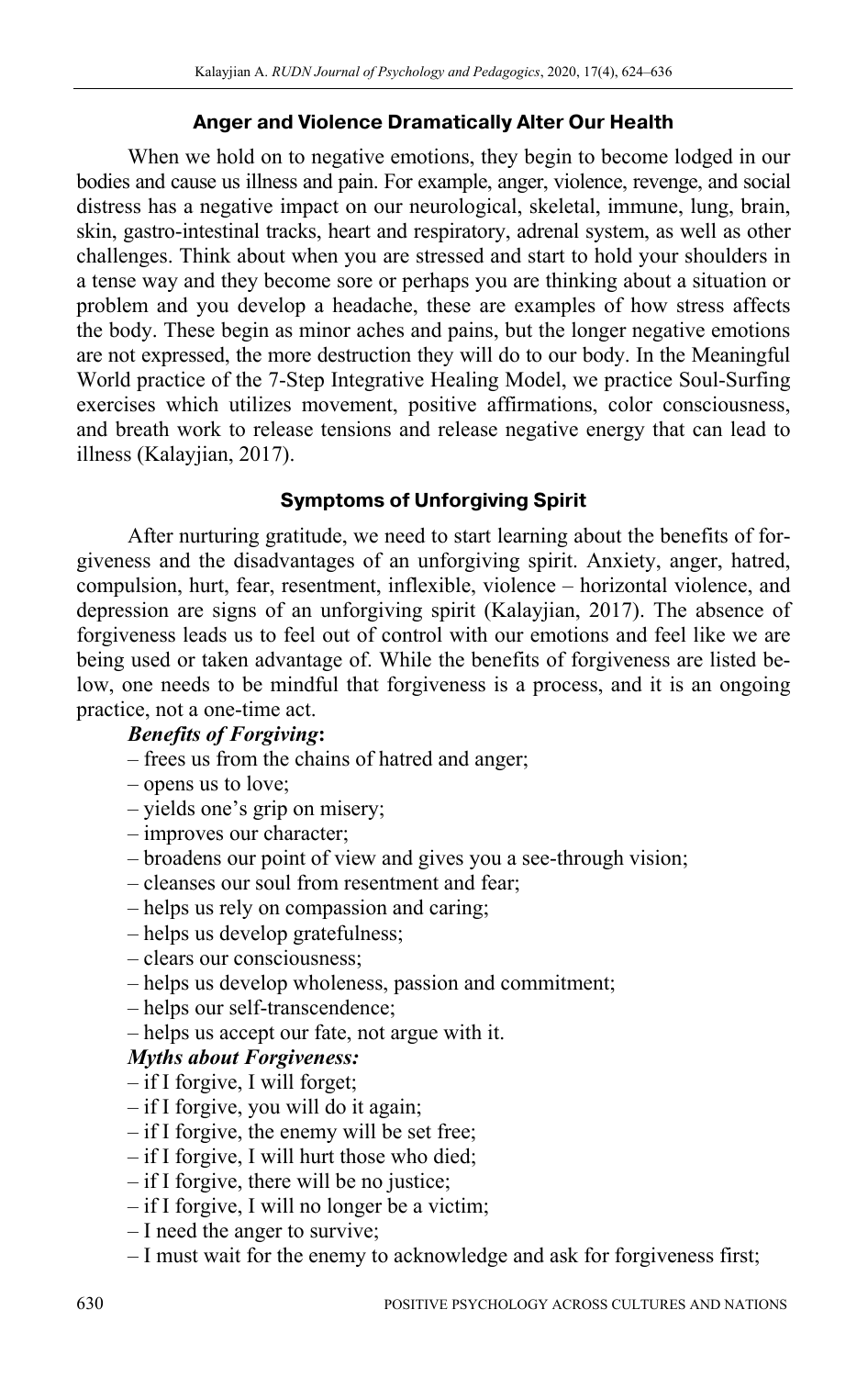– only survivors themselves can forgive, offspring should not forgive; – only God/Allah can forgive, not humans (Kalayjian, Paloutzian, 2010). Our motto is: *When one helps another, both become stronger.*

# *Seven Steps of Forgiving:*

1. Select a grievance against someone, or yourself, and review it in complete detail.

2. Hold in your mind the image of whatever is to be forgiven and say: "I release you from the grip of my sadness, anger, disapproval, or condemnation."

3. Imagine for a while what your life will be like without this grievance that has haunted you.

4. Make amends with someone who has hurt you, tell a friend about your self-forgiveness.

5. Ask for spiritual (God, humanity, nature) guidance to overcome fear or resistance at any step.

6. Have patience; forgiveness is a healing process not a destination.

7. Repeat steps 1 through 6 as often as needed, for life.

### **The 7-Step Integrative Healing Model**

At the basis for all programming is the 7-Step Integrative Healing Model, through which various aspects of traumatic exposure are assessed, identified, explored, processed, integrated, and released with a positive meaning discovered. The model was developed based on the idea that any trauma can cause physical, emotional, and spiritual symptoms leading to a variety of illnesses, including posttraumatic stress disorder, major depression, generalized anxiety disorder, phobic disorders, somatic disorders, addictions, and aggression turned inward and outward, as well as physical illnesses, such as back pain, gastrointestinal diseases, cardiovascular diseases, etc. On a spiritual level, traumas cause spiritual vacuums and loss or disillusionment of faith. The list of psychological symptoms includes nightmares, night terrors, flashbacks, regression, loss of or increase in appetite, loss of hope, loss of status, and helplessness. A trauma may not only affect the survivors themselves, but also the families over several generations (Kupelian et al., 1998), as well as immediate family members living and interacting with the traumatized person.

The model builds from the integration of multiple theories including: psychodynamic (Freud, 1910), interpersonal (Sullivan, 1953), existential and humanistic (Frankl, 1962), electromagnetic field balancing (Dubro, Lapierre, 2002), forgiveness and reconciliation (Kalayjian, Paloutzian, 2010), learning theory, flower essences, essential oils, physical release (Van der Kolk, 1987) and Soul-Surfing (Kalayjian, 2015), prayers, and meditation. Next, we explain each step of the model.

# *7-Step Integrative Healing Model for transforming trauma into resilience and meaning:*

1. *Assess Levels of Distress.* Participants are brought together at a meeting place and given the questionnaires described above to assess their levels of trauma, forgiveness, and meaning at the outset.

2. *Encourage Expression of Feelings.* One at a time, each member of the group is encouraged to express his or her feelings in the "here and now," in relation to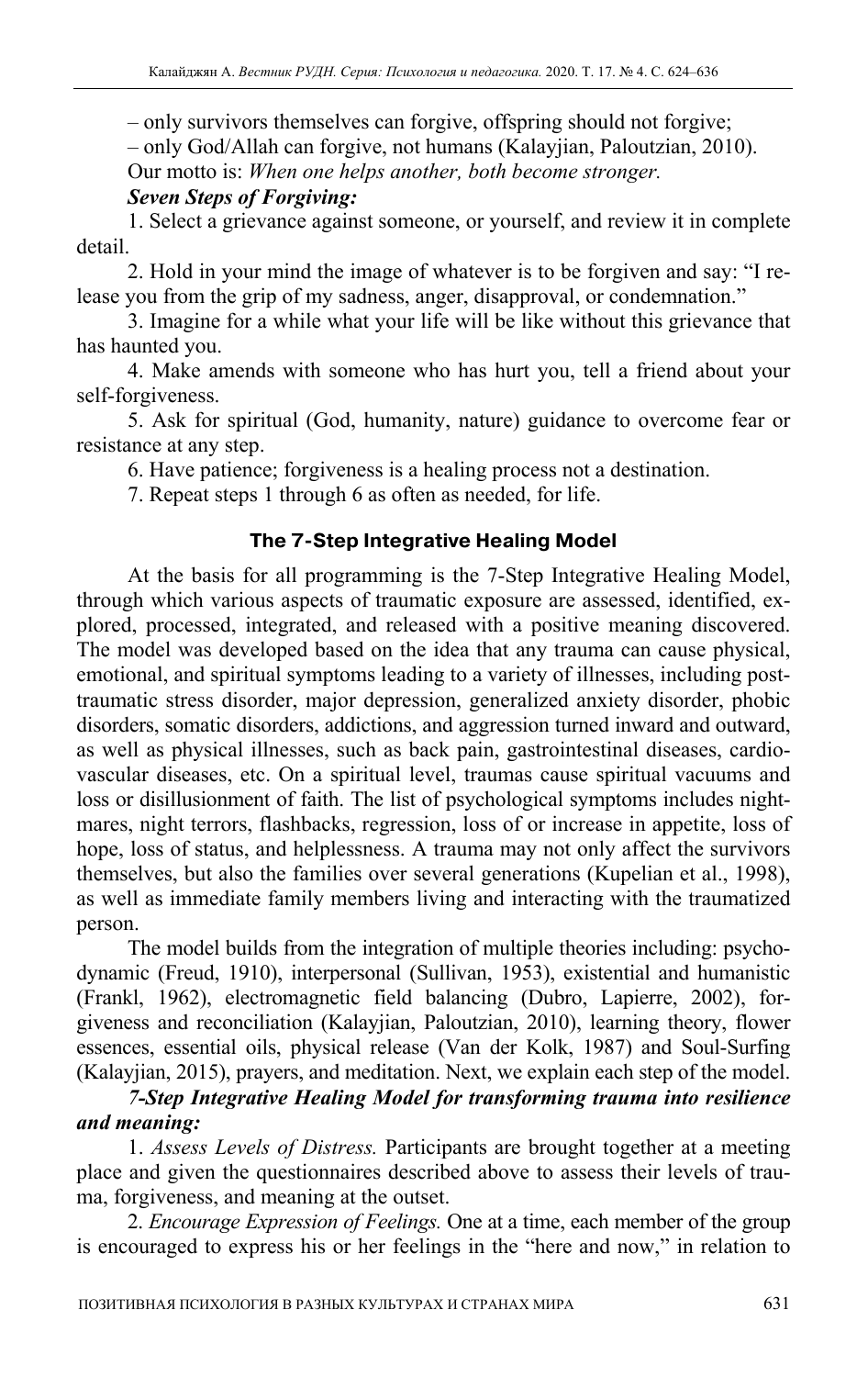the trauma, paying close attention to the following feelings commonly associated with post-traumatic stress: fear, uncertainty of the future, flashbacks, avoidance behaviors, anger at the perpetrator(s), sleep disturbances and nightmares, somatic symptoms, substance abuse, and domestic abuse.

3. *Provide Empathy and Validation.* The members of the group validate each survivor's feelings by using statements such as "It makes sense to me…." and share information about how other survivors from around the world have coped. Intentional therapeutic touch, such as holding a survivor's hand, is also used. In this step it is emphasized that the survivor's feelings of grief, fear, and anger, as well as the joy of surviving, are all-natural responses to the disaster and need to be expressed. When trauma ruptures an individual's connection with a group, an intolerable sense of isolation and helplessness may ensue. Providing validation and empathy in a group setting addresses these effects by reestablishing the mutual exchange between the individual and the group, and the individual and the universe. Forgiveness is introduced as a mechanism for creating inner peace in spite of unjust acts committed against the individual and in spite of ongoing denial of injustices. It is reinforced that when someone angers us, they control us. When we feel controlled, we feel helpless. Therefore, participants are encouraged to find ways to release and transform their anger and sublimate it or use it in a therapeutic way.

4. *Promote Discovery and Expression of Meaning.* Survivors are asked, "What lessons, meaning, or positive associations did you discover as a result of this traumatic experience?" This question is based on Frankl's (1962) logotherapeutic principles, which stipulate that a positive meaning can be discovered in the worst catastrophe, as well as on the Buddhist assertion that it takes darkness to appreciate and reconnect with light. Again, each member of the group is invited to focus on the strengths and meanings that naturally arise from any disaster situation. Some of the positive lessons learned and expressed by survivors from around the world are: that interpersonal relationships are more important than material goods, it is important to release the resentments, working through anger and practicing forgiveness is healthy, it is possible to take charge of one's own life, and that it is important for nations to come together for the purpose of peace. Once forgiveness is practiced regularly, one feels freer to move into this phase of searching for a meaning and is more likely to recognize the positive growth that can occur after a hardship.

5. *Supply, Seek and Gather Information.* Practical tools and information are given on how to gradually return to one's daily routine by using the systematic desensitization process. The importance of preparation in advance of disasters is taught and elaboration is provided on specific ways to prepare. Handouts are given to teachers and prospective group leaders on how to conduct disaster evacuation drills and create safe and accessible exits from buildings, homes, factories, and other potential disaster sites. Booklets are distributed to parents and teachers on how to understand and respond to their children's nightmares, fears, and disruptive behaviors after wars. In addition, assessment tools are given to mental-health professionals. Handouts are provided on grief as well as on how to take care of oneself as a caregiver and prevent secondary traumatization.

6. *Eco-Centered Processing*. Practical tools are shared to connect with Mother Earth. Discussion and exercises are conducted around environmental connections.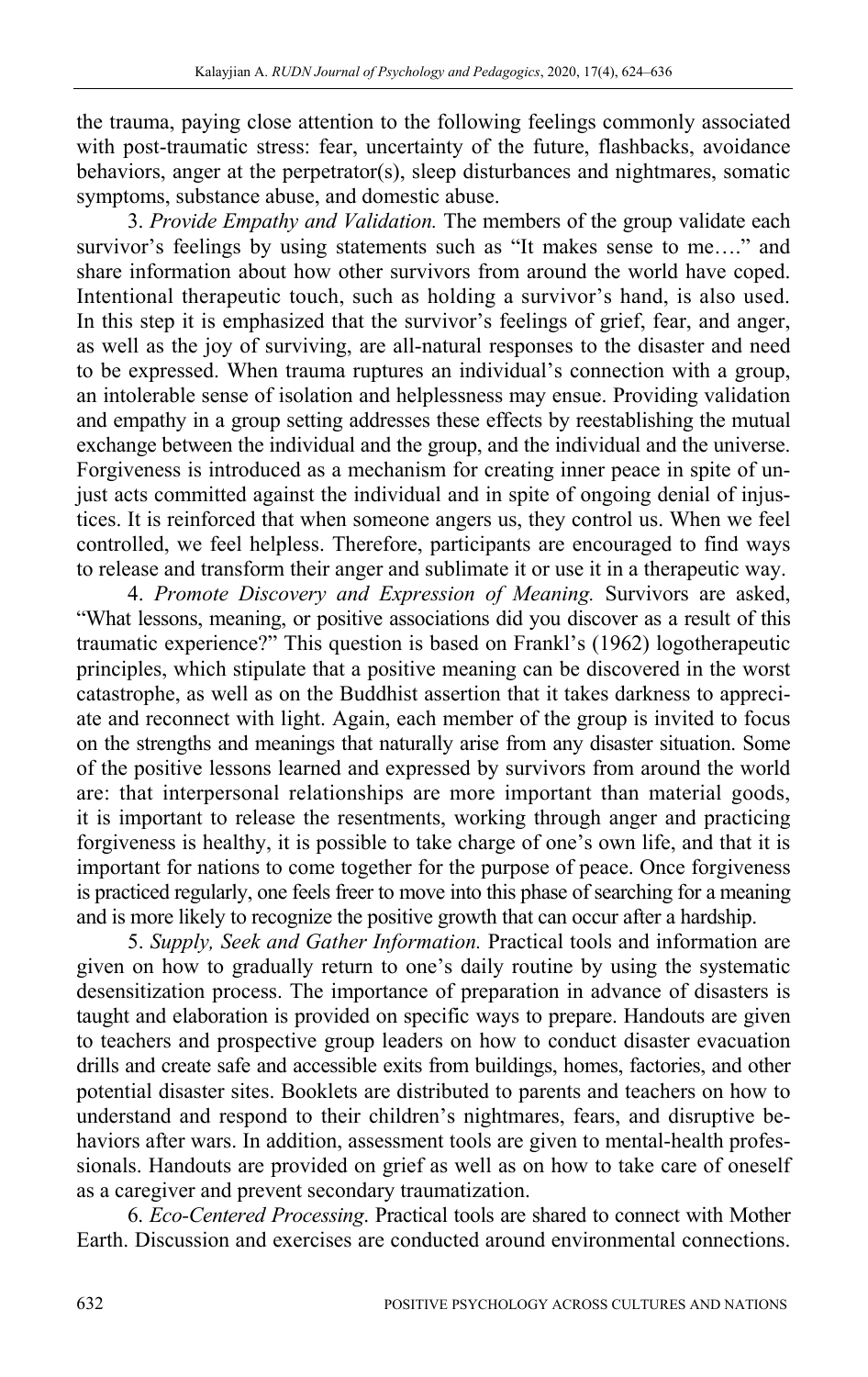Ways to care for one's environment are shared, starting with one's environment and expanding to the larger globe.

7. *Soul-Surfing Exercises with Deep Breaths.* Breath is used as a natural medicine and a healing tool. Since no one can have full control over nature, others, or what happens outside of one's self, survivors are assisted in learning how to control the way that they respond to traumas. A demonstration is provided of exercises that bring a sense of harmony to the mind, body, and spirit by focused and guided attention, imagery, and suggestion. It is important to note that breathing exercises may be uniquely adapted to the beliefs or customs of the people being helped. This is the experiential section of the model. Survivors are given instructions on how to dissipate fear, uncertainty, and resentments from mind-body-and spirit. In addition, survivors are instructed on how to move toward self-empowerment as well as to engender gratitude, compassion, faith, strength, and forgiveness in response to disasters, mass trauma, and denial of the trauma. Forgiveness meditation exercises are conducted. Forgiving oneself as a first step is introduced. We end with meditation, and then our signature Heart-to-Heart-Circle of Love and Gratitude.

## **Meaning-Making and Meaning-Centered Therapy**

Meaning-centered therapy, also called logotherapy, was pioneered by Viktor Frankl (1962), who is perhaps best known for his book *Man's Search for Meaning.*  According to Frankl, we can find a positive meaning in the most difficult and traumatic situations. Frankl differentiates the global meaning vs. individual meaning of the day or the specific moment. *Meaning-making is creating a silver lining***,**  our ability to make sense of the nonsense. By meaning-making, we create a way to accept the situation we are in and keep going in the face of adversity. Meaningmaking helps us learn to become more creative, to cope with our life predicaments, to improve our life, maximize our potential, find happiness and success.

### **Conclusion and recommendations**

In this paper, we presented three important concepts that are integral and assist in our healing process, and transform trauma into meaning through gratitude, meaning-making, and forgiveness. We also presented seven (7) strategies for practicing and nurturing gratitude. International research reinforces the value of each of the following variables: gratitude, forgiveness and meaning-making for healing, transformation, and happiness.

Although most organized religions emphasize the importance of forgiveness and living a life of gratitude, the practice of being spiritual is lagging. While the importance of these variables is reinforced through scripture, a clear direction as to how to practice them is missing. To reinforce, emotional catharsis and gratitude are essential for living a harmonious life full of gratitude and meaning.

> "You give but little when you Give of your possessions. It is when you give of your heart That you truly give."

> > Kahlil Gibran (Lebanese poet)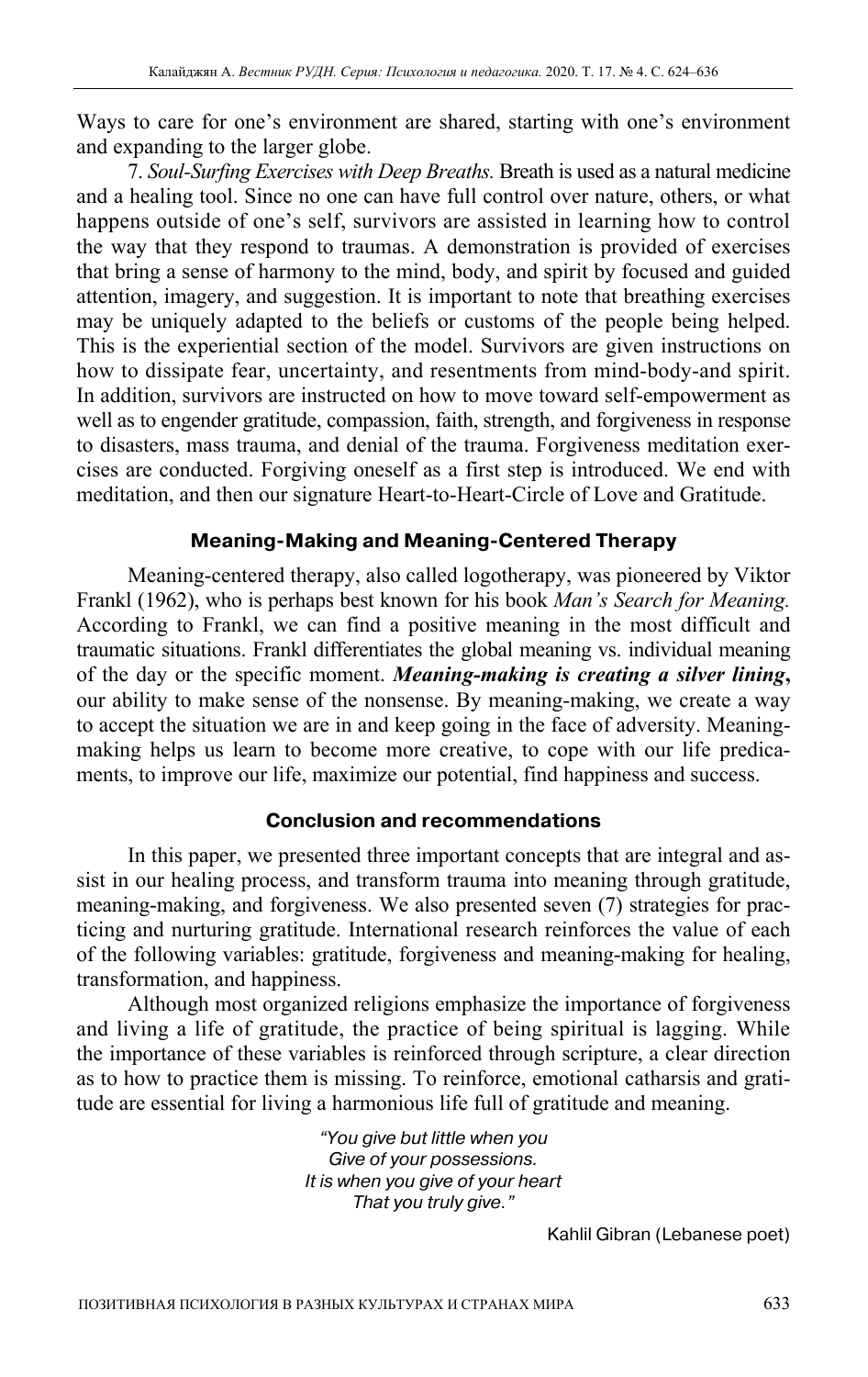#### **References**

- Collie, K., & Long, B.C. (2005). Considering "meaning" in the context of breast cancer. *Journal of Health Psychology, 10*, 843–853.
- Dubro, P.P., & Lapierre, D.P. (2002). *Elegant empowerment: Evolution of consciousness.* New York, NY: Platinum Publishing House.
- Elosúa, M.R. (2015). The influence of gratitude in physical, psychological, and spiritual well-being. *Journal of Spirituality in Mental Health, 17*(2), 110–118. https://doi.org/10.1080/19349637.2015.957610
- Emmons, R.A. (2007). *Thanks: How Practicing Gratitude can make you Happier.* New York, New York Houghton Mifflin Hard Court Publishing.
- Emmons, R.A., & McCullough, M.E. (Eds.). (2004). *The psychology of gratitude.* Oxford: Oxford University Press.
- Fincham, F.D., & Beach, S.R.H. (2013). Gratitude and forgiveness in relationships. In J.A. Simpson & L. Campbell (Eds.), *Oxford Library of Psychology. The Oxford Handbook of Close Relationships* (p. 638–663). Oxford: Oxford University Press.
- Frankl, V. (1962). *Man's Search for Meaning.* New York, NY: Vintage Books.
- Freud, S. (1910). The origin and development of psychoanalysis. *American Journal of Psychology*, *21*(2), 181–218. https://doi.org/10.2307/1413001
- Global Security. (2018). *Haiti military guide: Poverty.* Retrieved from https://www.globalsecurity.org/military/world/haiti/poverty.htm
- Guse, T., Vescovelli, F., & Croxford, S.A. (2019). Subjective well-being and gratitude among South African adolescents: Exploring gender and cultural differences. *Youth & Society, 51*(5), 591–615. https://doi.org/10.1177/0044118x17697237
- Kalayjian, A. (2012). Preparedness, impact, and coping: Lessons from Hurricane Sandy. *ICP IP, 52*(4), 14.
- Kalayjian, A. (2015). *Soul-Surfing: A Guide to Mind-Body-Eco-Spirit Health*. Handbook selfpublished.
- Kalayjian, A. (2017). *Forget Me Not. 7 Steps for Healing Our Body, Mind, Spirit and Mother Earth.* Sojourn Publishing, USA.
- Kalayjian, A. (2017, January). Meditation for health, happiness, and meaning-making*. The International Psychologist Part B – International Understanding*, 5–8.
- Kalayjian, A. (2020). The seven-step integrative healing model. In I. Serlin, S. Krippner, & K. Rockefeller (Eds.), *Integrated Care for the Traumatized: A Whole-Person Approach*. London: Rowman & Littlefield.
- Kalayjian, A., & Diakonova-Curtis, D. (2019). Chapter 3: 7-Step Integrative Healing Model. In I.A. Serlin, S. Krippner, & K. Rockefeller (Eds.), *Integrated Care for the Traumatized: A Whole-Person Approach*. Lanham: Rowman & Littlefield.
- Kalayjian, A., & Eugene, D. (2010). *Mass trauma & emotional healing around the world: Rituals and practices for resilience and meaning-making*. *Volume II: Natural disasters and human made disasters.* New York: NY: Greenwood Publishing Group, ABC-CLIO Inc.
- Kalayjian, A., & Paloutzian, R. (2010). *Forgiveness and reconciliation: Psychological pathways to conflict transformation and peace building.* New York, NY USA: Springer Publishing.
- Kalayjian, A., & Simmons, L. (2016). Meaningfulworld's  $11<sup>th</sup>$  Humanitarian Mission to Haiti: Sustainable community healing, peace-building, and meaning-making for a healthy Haiti. *International Journal of School and Cognitive Psychology, 3*(3). https://doi.org/10.4172/2469- 9837.1000179
- Kalayjian, A., Shigemoto, Y., & Patel, B. (2010). Earthquake in Soviet Armenia: Coping, integration, and meaning-making. In A. Kalayjian & D. Eugene (Eds.), *Mass trauma and emotional healing around the world: Rituals and practices for resilience and meaning-making, 1*, 1–21. Santa Barbara, CA: ABC-CLIO, LLC.
- Kumar, A., & Dixit, V. (2014). Forgiveness, gratitude, and resilience among Indian youth. *Indian Journal of Health & Wellbeing, 5*(12), 1414–1419.
- Kupelian, D., Kalayjian, A.S., & Kassabian, A. (1998). The Turkish genocide of the Armenians: Continuing effects on survivors and their families eight decades after massive Trauma.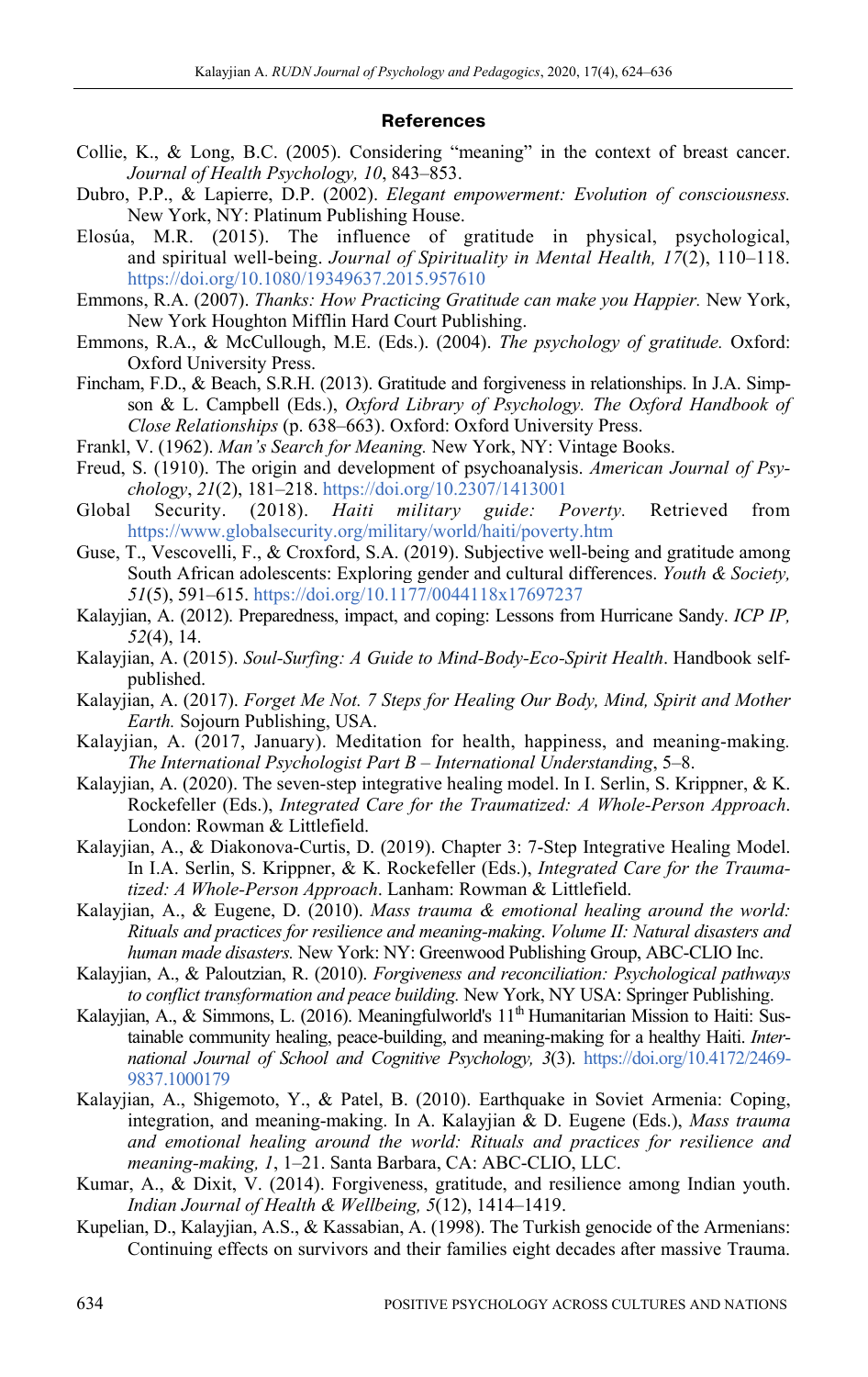In Y. Danieli (Ed.), *Multigenerational transmission of trauma: An international handbook* (pp. 192–210). New York, NY: Plenum Publishing.

- Merriam-Webster. (2019). *Gratitude*. Retrieved from https://www.merriamwebster.com/dictionary/gratitude
- Sansone, R.A., & Sansone, L.A. (2010). Gratitude and wellbeing: The benefits of appreciation. *Psychiatry-Edgmont, 7*(11), 18–22. Retrieved from https://www.ncbi.nlm.nih.gov/pmc/articles/PMC3010965/pdf/PE\_7\_11\_18.pdf
- Skaggs, B.G., & Barron, C.R. (2006). Searching for meaning in negative events: Concept analysis. *Journal of Advanced Nursing, 53*, 559–570.
- Sullivan, H.S. (1953). *The interpersonal theory of psychiatry.* New York, NY: W.W. Norton.
- Toussaint, L., Kalayjian, A., & Diakonova-Curtis, D. (2017). Forgiveness makes sense: Forgiving others enhances the salutary associations of meaning-making with traumatic stress symptoms. *Peace and Conflict: Journal of Peace Psychology, 23*(1), 85–88. https://doi.org/10.1037/pac0000187
- Toussaint, L., Kalayjian, A., Herman, K., Hein, A., Njabulo, M., & Diakonova-Curtis, D. (2017). Traumatic stress symptoms, forgiveness, and meaning in life in four traumatized regions of the world. Trauma Psychology. *International Perspectives in Psychology: Research, Practice, Consultation.* Advance online publication. http://dx.doi.org/10.1037/ipp0000064
- Van der Kolk, B.A. (1987). The drug treatment of posttraumatic stress disorder. *Journal of Affective Disorders, 13*(2), 203–213.
- Watkins, P.C., & Bell, J. (2017). Current theories and research in the psychology of gratitude. *Scientific Advances in Positive Psychology,* 103–129.
- Watkins, P.C., & Scheibe, D. (2018). Gratitude. In J.E. Maddux (Ed.), *Frontiers of Social Psychology. Subjective Well-Being and Life Satisfaction* (pp. 210–229). New York: Routledge, Taylor & Francis. https://doi.org/10.4324/9781351231879-10
- Wice, M., Howe, D., & Goyal, N. (2018). The influence of gestures of appreciation on gratitude and helping: Exploring the role of culturally variable reciprocity norms. *TPM: Testing, Psychometrics, Methodology in Applied Psychology, 25*(2), 263–271
- Wood, A.M., Emmons, R.A., Algoe, S.B., Froh, J.J., Lambert, N.M., & Watkins, P. (2016). A dark side of gratitude? Distinguishing between beneficial gratitude and its harmful impostors for the positive clinical psychology of gratitude and well-being. *The Wiley Handbook of Positive Clinical Psychology,* 137–151.

### **Article history:**

Received: 1 August 2020 Revised: 10 September 2020 Accepted: 15 September 2020

### **For citation:**

Kalayjian, A. (2020). Meaning-Making, Forgiveness, and Gratitude: Nurturing a Healthy, Peaceful, and Prosperous Haiti. *RUDN Journal of Psychology and Pedagogics, 17*(4), 624–636. http://dx.doi.org/10.22363/2313-1683-2020-17-4-624-636

#### **Bio note:**

*Ani Kalayjian*, EdD, DDL, BC-RN, DSc (Hon), BCETS, is a multi-cultural and multilingual integrative healer, Adjunct Professor at Teachers College of the Columbia University, Professor at the Association for Trauma Outreach & Prevention (ATOP) MeaningfulWorld, in private practice, and delivering humanitarian relief missions to 48 countries and 26 states in USA. She is the President and founder of ATOP MeaningfulWorld, author of 5 academic books on transforming trauma, including generational trauma, and horizontal violence. E-mail: drkalayjian@meaningfulworld.com